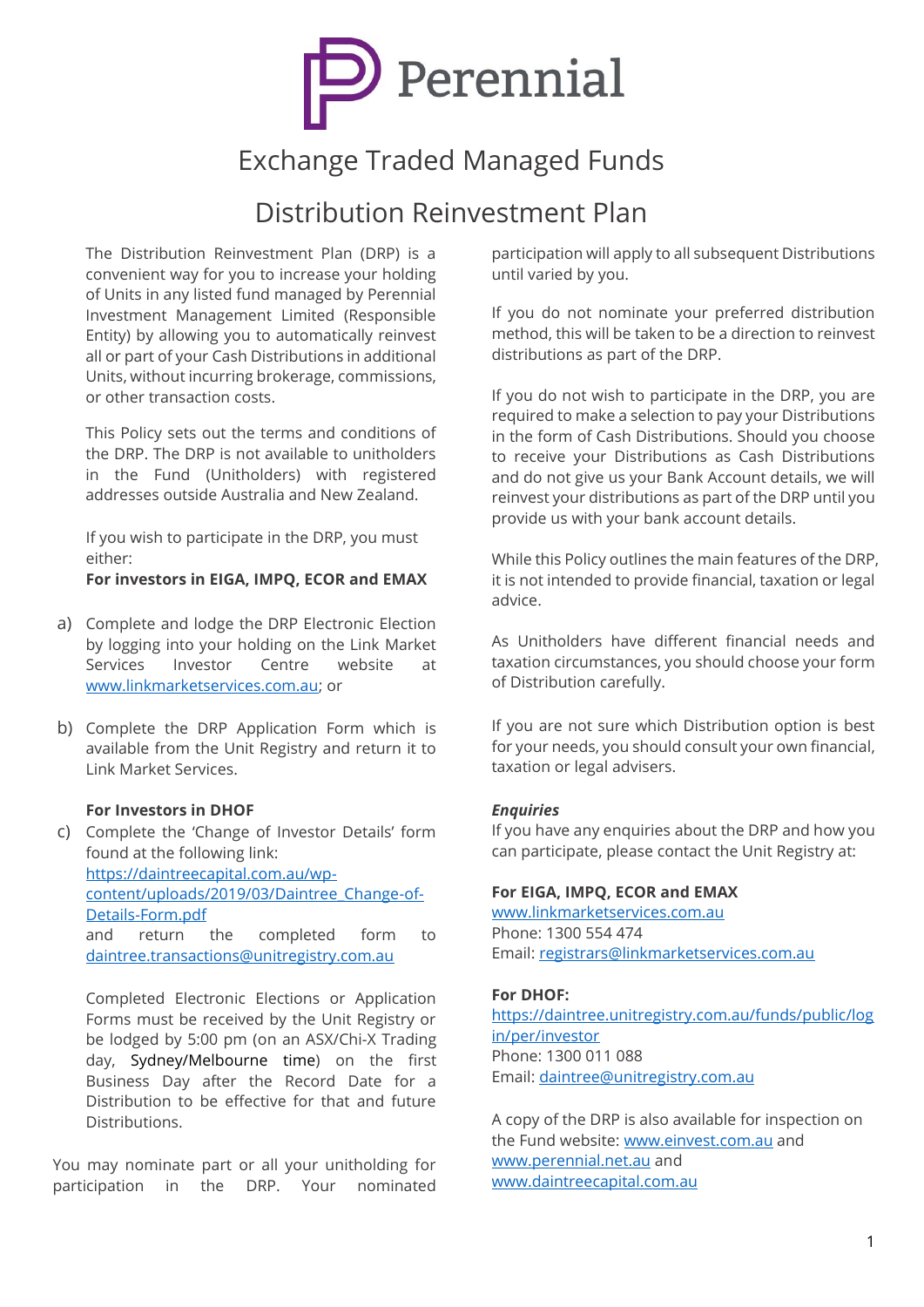# **QUESTIONS AND ANSWERS**

Defined terms in this section have the same meanings as the terms in the DRP Terms and Conditions. The following frequently asked questions are not exhaustive, and you should also read the detailed DRP Policy for further information.

#### *Who can participate?*

All Unitholders may participate in the DRP unless a Unitholder has a registered address outside of Australia or New Zealand.

#### *Is participation optional?*

Yes. Participation is optional, noting that you will be automatically enrolled in the DRP upon being registered as a unitholder.

#### *How can I participate in the DRP?*

If you wish to join the DRP, you are required to either:

*For investors in EIGA, IMPQ, ECOR and EMAX*

- complete the Electronic Election by logging into your holding on the Link Market Services Investor Centre website at [www.linkmarketservices.com.au;](http://www.linkmarketservices.com.au/) or
- complete the Forms which are available from the Unit Registry and send it to the Unit Registry.

*For investors in DHOF:*

Complete the 'change of details' form found here [https://daintreecapital.com.au/wp](https://daintreecapital.com.au/wp-content/uploads/2019/03/Daintree_Change-of-Details-Form.pdf)[content/uploads/2019/03/Daintree\\_Change-of-Details-Form.pdf](https://daintreecapital.com.au/wp-content/uploads/2019/03/Daintree_Change-of-Details-Form.pdf) and return the completed form to [daintree.transactions@unitregistry.com.au](mailto:daintree.transactions@unitregistry.com.au)

Completed Forms must be received by the Unit Registry or Electronic Elections must be lodged by 5:00pm (on an ASX/Chi-X trading day, Sydney/Melbourne time) on the first Business Day after the Record Date for the relevant Distribution to be effective for that and future Distributions. The Responsible Entity has an overriding discretion to refuse to accept Units for participation in the DRP and to suspend or withdraw Units from participation.

#### *Do I have to reinvest all of my Units?*

If you decide to participate, you have two choices for your level of participation:

- 1. Full participation: Additional Units will be issued instead of the Cash Distribution otherwise payable on all the Units you hold; or
- 2. Partial participation: Additional Units will be issued instead of the Cash Distribution otherwise payable based on the number of Units you have elected to participate in the DRP. The Cash Distribution on the remaining (Non-Participating) Units will be paid to you by electronic transfer if you have given us your Australian dollar Bank Account details.

If a Form or Electronic Election does not specify the number of fully paid Units that are to be Participating Units in the DRP, you will be deemed to have applied to become a Full Participant in the DRP.

You will be bound by the Terms and Conditions of the DRP as they exist from time to time.

#### *Do new Units acquired by me or issued under the DRP automatically participate?*

This will depend on your level of participation. If you have elected full participation, then new Units acquired by you and issued under the DRP will automatically participate.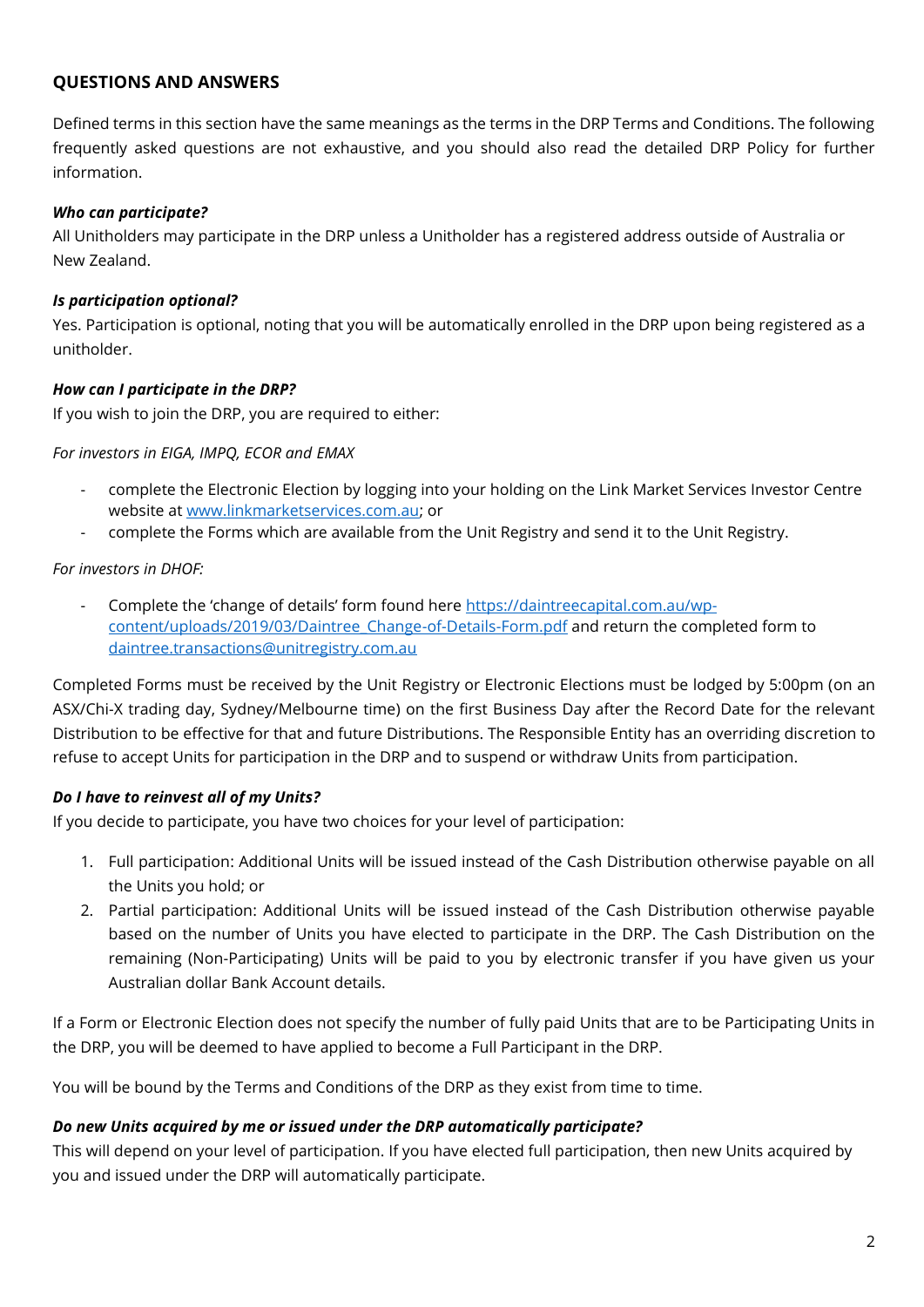# *For Investors in EIGA, IMPQ, ECOR and EMAX:*

If you have elected partial participation, then any new Units acquired by you and issued to you will not participate unless you complete a new Application Form or new Electronic Election.

# *For Investors in DHOF:*

If you have elected partial participation, then all new Units acquired by you and issued to you will participate in the DRP.

If you have elected partial participation, new Units acquired by you and issued to you will have the same proportion subject to the DRP as your initial election.

# *What happens if I have more than one unitholding?*

You will need to lodge a separate Form or separate Electronic Election for each separate unitholding and correctly identify the unitholding.

# *How can I vary my participation in the DRP?*

If you wish to change the level of your participation in the DRP, or to withdraw from the DRP, you must:

# *For investors in EIGA, IMPQ, ECOR and EMAX*

Complete the variation or withdrawal sections (as the case may be) of the Form and send it to the Unit Registry or make the Electronic Election to do so by logging into your holding onto:

- Link Market Services Investor Centre website at [www.linkmarketservices.com.au](http://www.linkmarketservices.com.au/)

# *For investors in DHOF:*

- Complete the 'Change of Investor Details' form found at the following link: [https://daintreecapital.com.au/wp-content/uploads/2019/03/Daintree\\_Change-of-Details-Form.pdf](https://daintreecapital.com.au/wp-content/uploads/2019/03/Daintree_Change-of-Details-Form.pdf) and return the completed form to [daintree.transactions@unitregistry.com.au](mailto:daintree.transactions@unitregistry.com.au)

The form advising of the variation or withdrawal must be received by the Unit Registry or Electronic Election must be lodged before 5:00 pm (on an ASX/Chi-X trading day time, Sydney/Melbourne time) Record Date plus one Business Day if a change in your level of participation is to be recorded for that Distribution and subsequent Distributions.

# *At what price will the Units under the DRP be issued?*

Additional Units will be issued to you at the net asset value of a Unit as determined in accordance with the Constitution on the Record Date.

# *What fees will be charged on the issue of Units under the DRP?*

You will not be charged brokerage fees, commission, stamp duty or any other costs for any issue of Units under the DRP.

# *How do Units under the DRP rank?*

All Units issued to you under the DRP will rank equally in every respect with the existing issued fully paid Units.

# *Can I sell my Units when I choose?*

You may sell your Units participating in the DRP or acquired under the DRP at any time but when the Units are sold, they will be automatically withdrawn from the DRP on registration of the transfer. If you sell your units then your right to participate in the DRP cannot be transferred on sale.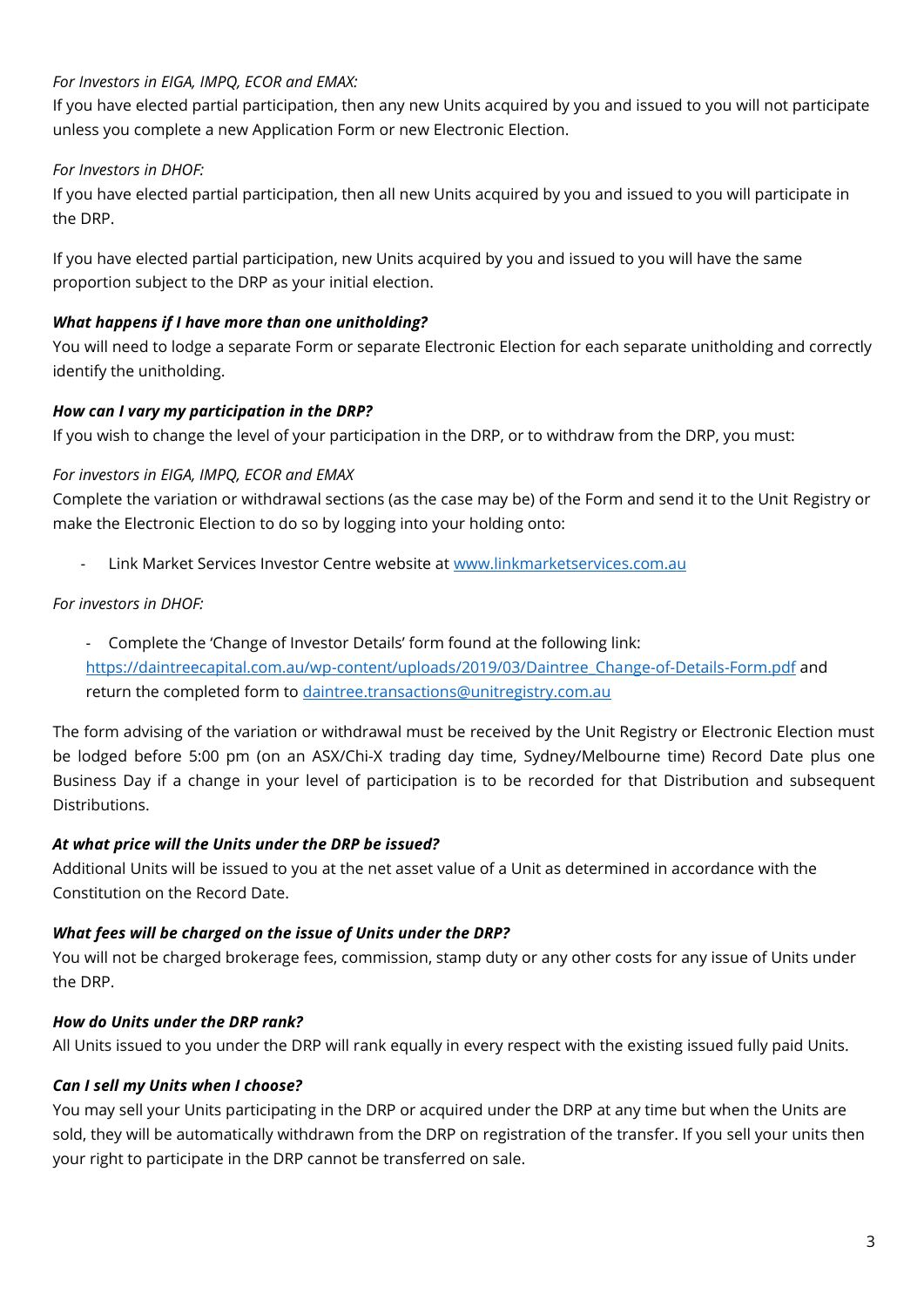# *How does taxation apply?*

If you are an Australian resident, then Distributions reinvested under the DRP will, under current Australian income tax laws, continue to be assessable for income tax in the same manner as if you had received those Distributions in cash.

## *For Investors in EIGA, IMPQ, ECOR and EMAX:*

If you have elected partial participation, and you sell some or all of your Units, the Units you sell will reduce, first, the number of your Non-Participating Units and, secondly, the number of your Participating Units unless you have varied your participation in the DRP by notice to the Unit Registry. The Responsible Entity does not take any responsibility for any taxation liabilities of Unitholders. The Responsible Entity strongly recommends that you seek professional advice with respect to your taxation position.

## *For Investors in DHOF:*

If you have elected partial participation, and you sell some or all of your Units, your percentage allocation of partial participation will reduce accordingly.

If you have elected partial participation and you sell some of your Units, the remaining units will have the same proportion subject to the DRP as your initial election

The Responsible Entity does not take any responsibility for any taxation liabilities of Unitholders. The Responsible Entity strongly recommends that you seek professional advice with respect to your taxation position.

#### *Can the DRP be modified, suspended, terminated, or reinstated?*

The Responsible Entity may, at its discretion at any time, resolve to:

- a) vary the DRP and any agreement concerning the DRP;
- b) suspend the operation of the DRP; or
- c) terminate the DRP.

The Responsible Entity will give written notice to you if the DRP is at any time varied, suspended or terminated. Additionally, if the Responsible Entity decides to terminate the DRP, termination will not be effective until one month after notice of that decision is forwarded to you.

# *How do I keep track of my participation in the DRP?*

If you participate in the DRP, the Responsible Entity will send to you after each Distribution Payment Date a statement detailing all relevant information concerning your involvement in the DRP, which includes the following:

- d) the number of Units participating in the DRP;
- e) your entitlement to the Cash Distribution;
- f) the number and price of Units issued under the DRP; and
- g) the amount and extent to which the Distribution is taxable (if known at that time).

This statement is also available electronically by logging into your holding onto: *For investors in EIGA, IMPQ, ECOR and EMAX*

- Link Market Services Investor Centre website at [www.linkmarketservices.com.au](http://www.linkmarketservices.com.au/)

#### *For investors in DHOF:*

- OneVue Investor Centre at<https://daintree.unitregistry.com.au/funds/public/login/per/investor>

#### **(Please refer to the following pages for a detailed explanation of our DRP Policy)**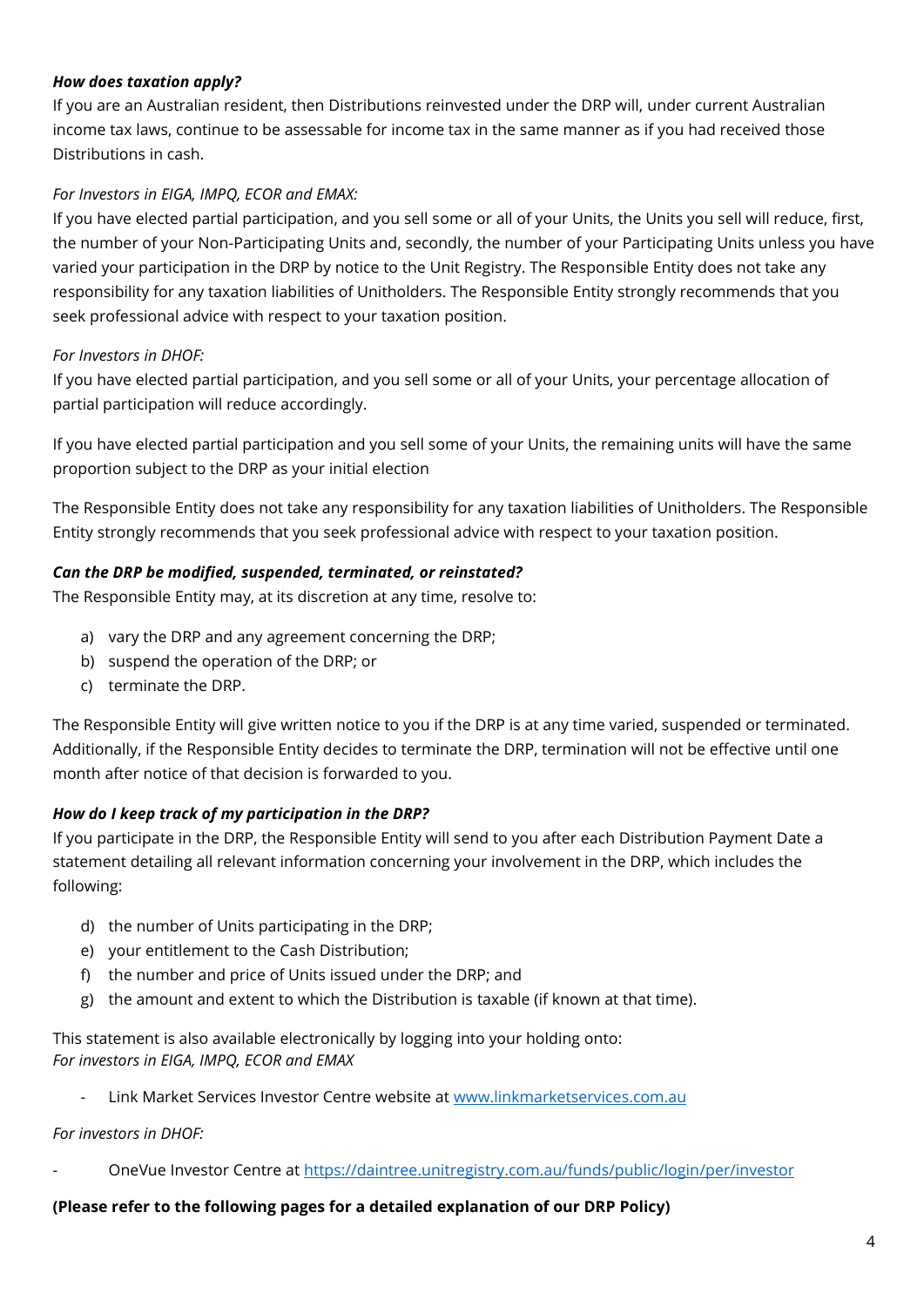

# **PERENNIAL INVESTMENT MANAGEMENT LIMITED**

**DISTRIBUTION REINVESTMENT PLAN POLICY**

**October 2021**

Distribution Reinvestment Plan Policy – October 2021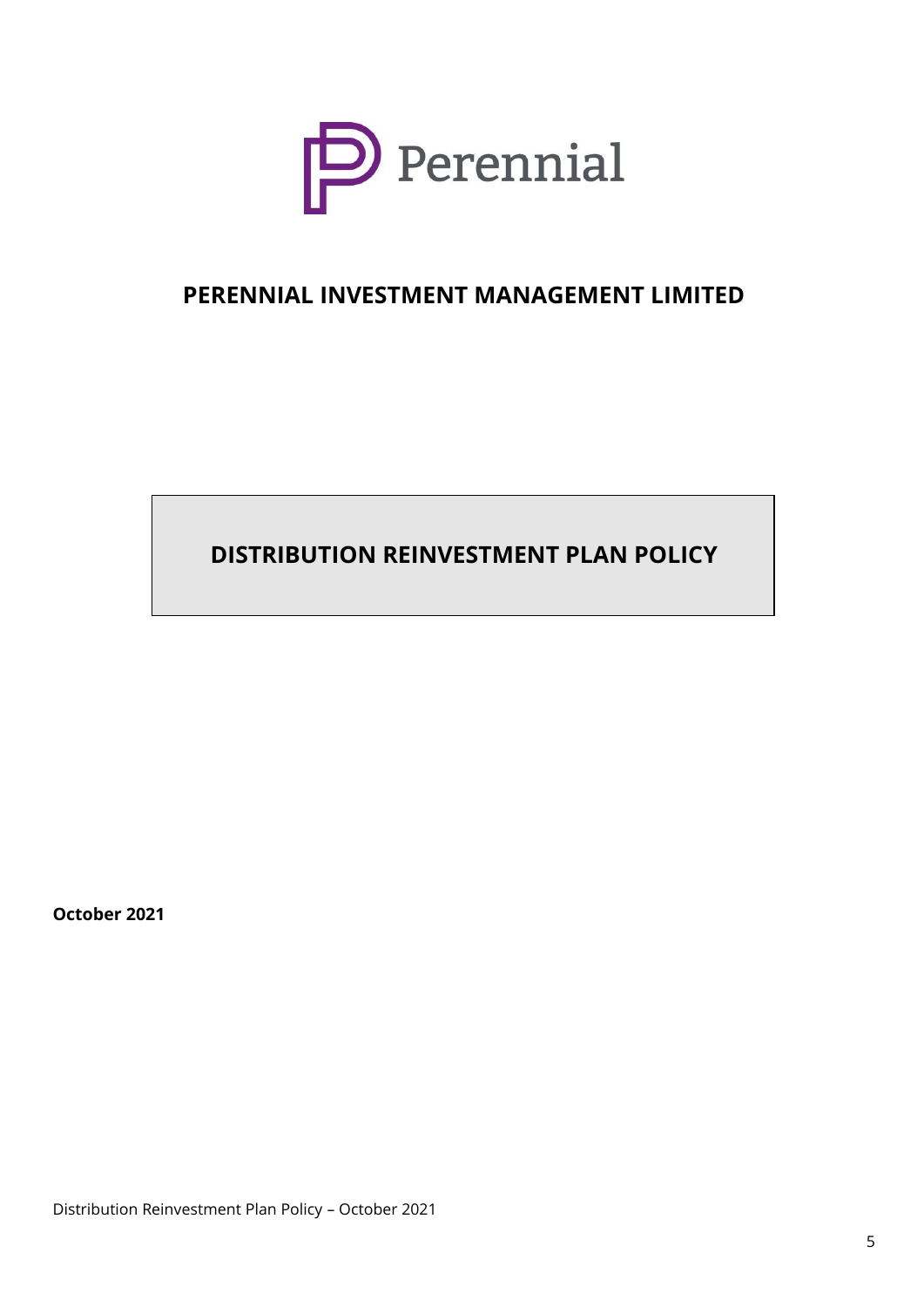# TABLE OF CONTENTS

| <b>1. DEFINITION</b>                                                                                      | p.7  | 5.5 Price                                                      | p.10 |
|-----------------------------------------------------------------------------------------------------------|------|----------------------------------------------------------------|------|
| 2. PARTICIPATION IN THE PLAN                                                                              | p.7  | <b>6. UNITS ISSUED OR TRANSFERRED</b><br><b>UNDER THE PLAN</b> | p.11 |
| 2.1 General                                                                                               | p.7  | 6.1 Issues in accordance with the Plan                         | p.11 |
| 2.2 Eligibility to participate                                                                            | p.7  | 6.2 Application for quotation                                  | p.11 |
| 2.3 Full versus partial participation                                                                     | p.7  | 6.3 Timing of issue or transfer                                | p.11 |
| 2.4 Discretion to refuse or reduce<br>participation                                                       | p.7  | 7. PLAN STATEMENTS                                             | p.11 |
| 2.5 Discretion to refuse to permit<br>participation                                                       | p.8  | 8. VARIATION, SUSPENSION AND<br><b>TERMINATION OF PLAN</b>     | p.11 |
| 3. APPLICATION TO PARTICIPATION                                                                           | p.8  | 8.1 Power to vary, suspend or terminate                        | p.11 |
| 3.1 Notice of participation                                                                               | p.8  | 8.2 Notice                                                     | p.11 |
| 3.2 Election                                                                                              | p.8  | 8.3 Suspension                                                 | p.11 |
| 3.3 Full participation                                                                                    | p.8  | 8.4 Termination                                                | p.11 |
| 3.4 Partial participation                                                                                 | p.8  | 8.5 No Liability                                               | p.11 |
| 3.5 Limit to participation                                                                                | p.9  | <b>9. APPLICATION AND NOTICES</b>                              | p.12 |
| 3.6 Commencement of participation                                                                         | p.9  | 9.1 Form                                                       | p.12 |
| <b>4. VARIATION OR TERMINATION OF</b><br><b>PARTICIPATION</b>                                             | p.9  | 9.2 Effective time                                             | p.12 |
| 4.1 Notice of variation or termination                                                                    | p.9  | 10. GENERAL                                                    | p.12 |
| 4.2 Increase to full participation                                                                        | p.9  | 10.1 Commencement and implementation<br>of the Plan            | p.12 |
| 4.3 Other changes to level of participation                                                               | p.9  | 10.2 Problems and disputes                                     | p.12 |
| 4.4 Termination of participation                                                                          | p.9  | 10.3 Fund entitled to distributions                            | p.12 |
| 4.5 Reduction or termination of participation<br>where no Notice of Participation / Variation is<br>given | p.9  | 10.4 Acknowledgements                                          | p.12 |
| <b>5. OPERATION OF THE PLAN</b>                                                                           | p.10 | 10.5 Costs                                                     | p.12 |
| 5.1 Application of distributions                                                                          | p.10 | 10.6 Taxation                                                  | p.13 |
| 5.2 Issue or transfer of Units                                                                            | p.10 | 10.6 Governing law                                             | p.13 |
| 5.3 Plan Accounts                                                                                         | p.10 | <b>SCHEDULE 1</b>                                              | p.14 |
| 5.4 Fractional entitlements and residual cash<br>balance                                                  | p.10 |                                                                |      |

| p.7  | 5.5 Price                                                      | p.10 |
|------|----------------------------------------------------------------|------|
| p.7  | <b>6. UNITS ISSUED OR TRANSFERRED</b><br><b>UNDER THE PLAN</b> | p.11 |
| p.7  | 6.1 Issues in accordance with the Plan                         | p.11 |
| p.7  | 6.2 Application for quotation                                  | p.11 |
| p.7  | 6.3 Timing of issue or transfer                                | p.11 |
| p.7  | <b>7. PLAN STATEMENTS</b>                                      | p.11 |
| p.8  | 8. VARIATION, SUSPENSION AND<br><b>TERMINATION OF PLAN</b>     | p.11 |
| p.8  | 8.1 Power to vary, suspend or terminate                        | p.11 |
| p.8  | 8.2 Notice                                                     | p.11 |
| p.8  | 8.3 Suspension                                                 | p.11 |
| p.8  | 8.4 Termination                                                | p.11 |
| p.8  | 8.5 No Liability                                               | p.11 |
| p.9  | 9. APPLICATION AND NOTICES                                     | p.12 |
| p.9  | 9.1 Form                                                       | p.12 |
| p.9  | 9.2 Effective time                                             | p.12 |
| p.9  | <b>10. GENERAL</b>                                             | p.12 |
| p.9  | 10.1 Commencement and implementation<br>of the Plan            | p.12 |
| p.9  | 10.2 Problems and disputes                                     | p.12 |
| p.9  | 10.3 Fund entitled to distributions                            | p.12 |
| p.9  | 10.4 Acknowledgements                                          | p.12 |
| p.10 | 10.5 Costs                                                     | p.12 |
| p.10 | 10.6 Taxation                                                  | p.13 |
| p.10 | 10.6 Governing law                                             | p.13 |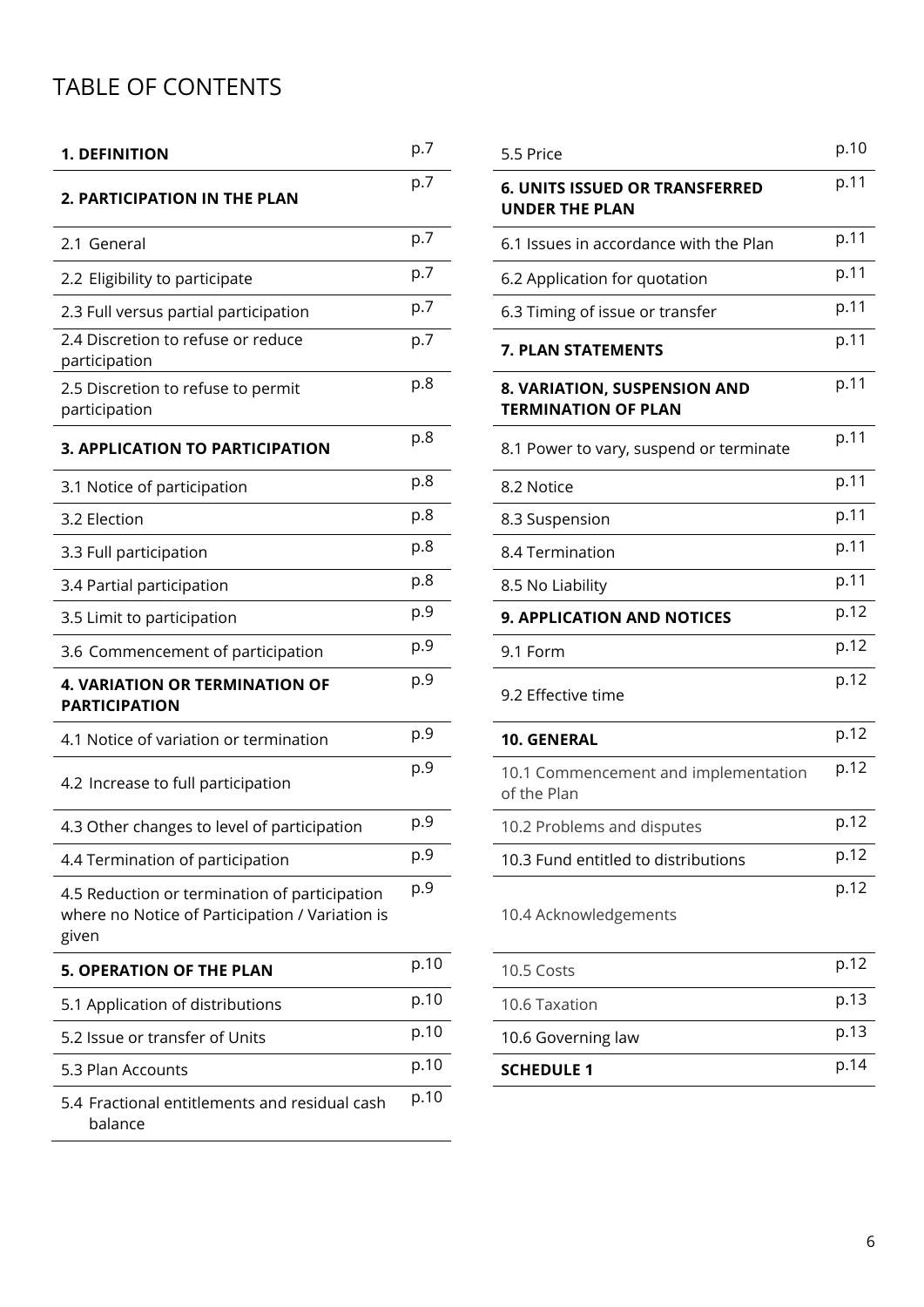## 1. DEFINITIONS

In this Policy, unless the context otherwise requires:

**ASX** means ASX Limited **ABN 98 008 624 691** and the financial product market it operates as the context requires.

**Board** means the board of directors of the Responsible Entity.

**Business Day** means a day on which the Trading Platform is open for trading.

**Constitution** means the constitution of a Fund as amended from time to time.

**Chi-X** means Chi-X Australia Pty Ltd **ABN 47 129 584 667** and the financial product market it operates as the context requires.

**Fund** or **Funds** means, as the context requires, one or more of the registered managed investment schemes listed in Schedule 1.

**Holding** means a registered holding of Units.

**Notice of Participation/Variation** means an application to participate in a Plan, a notice to increase or decrease the number of Units in a Holding which are to be subject to the Plan or a notice to terminate a Unitholder's participation in a Plan in respect of any Holding in the form approved by the Responsible Entity from time to time.

**Payment Date** means the date determined by the Responsible Entity for the payment of a distribution by a Fund.

**Plan** means the Distribution Reinvestment Plan for the relevant Fund established under this Policy as varied from time to time.

**Plan Account** means an account established and maintained under Clause 5.3.

**Plan Units** means, in respect of any Holding, the number of Units in that Holding participating in the relevant Plan from time to time.

**Price** means the price at which Units will be issued or acquired under a Plan determined in accordance with Clause 5.5.

**Record Date** means any date and time specified by the Board for determining entitlements to a distribution paid by a Fund.

**Responsible Entity** means Perennial Investment Management Limited ABN 13 108 747 637 | AFSL 275101

**Trading Platform** means the AQUA Trading Market operating on ASX Trade or the Chi-X Trading Market or such other trading platform on which quoted Units are traded.

**Unitholder** means a registered holder of Units within the meaning of the Constitution of the relevant Fund.

#### 2. PARTICIPATION IN THE PLAN 2.1. General

Participation in a Plan:

- a) Is subject to this Policy;
- b) is optional and is not transferable;
- c) is open to each Unitholder unless excluded under this Policy; and
- d) may be varied or terminated at any time in accordance with this Policy.

#### 2.2. Eligibility to participate

A Unitholder may not participate in a Plan unless the Unitholder has a registered address on the Record Date in Australia or New Zealand. Holders whose registered address is outside Australia or New Zealand are not eligible to participate in a Plan where the Responsible Entity determines in its absolute discretion that the making of the offer or issue of Units to them under that Plan is unreasonable having regard to each of the following:

- a) the number of Unitholders in the place where the registered address of the Unitholder is situated;
- b) the number and value of the Units that may be issued to Unitholders in the relevant place; and
- c) the cost of complying with legal requirements and the requirements of any regulatory authority applicable to the making of offers and the issue of Units in the relevant place.

#### 2.3. Full versus partial participation

Unless the Responsible Entity determines that partial participation in a Plan is permitted, an application to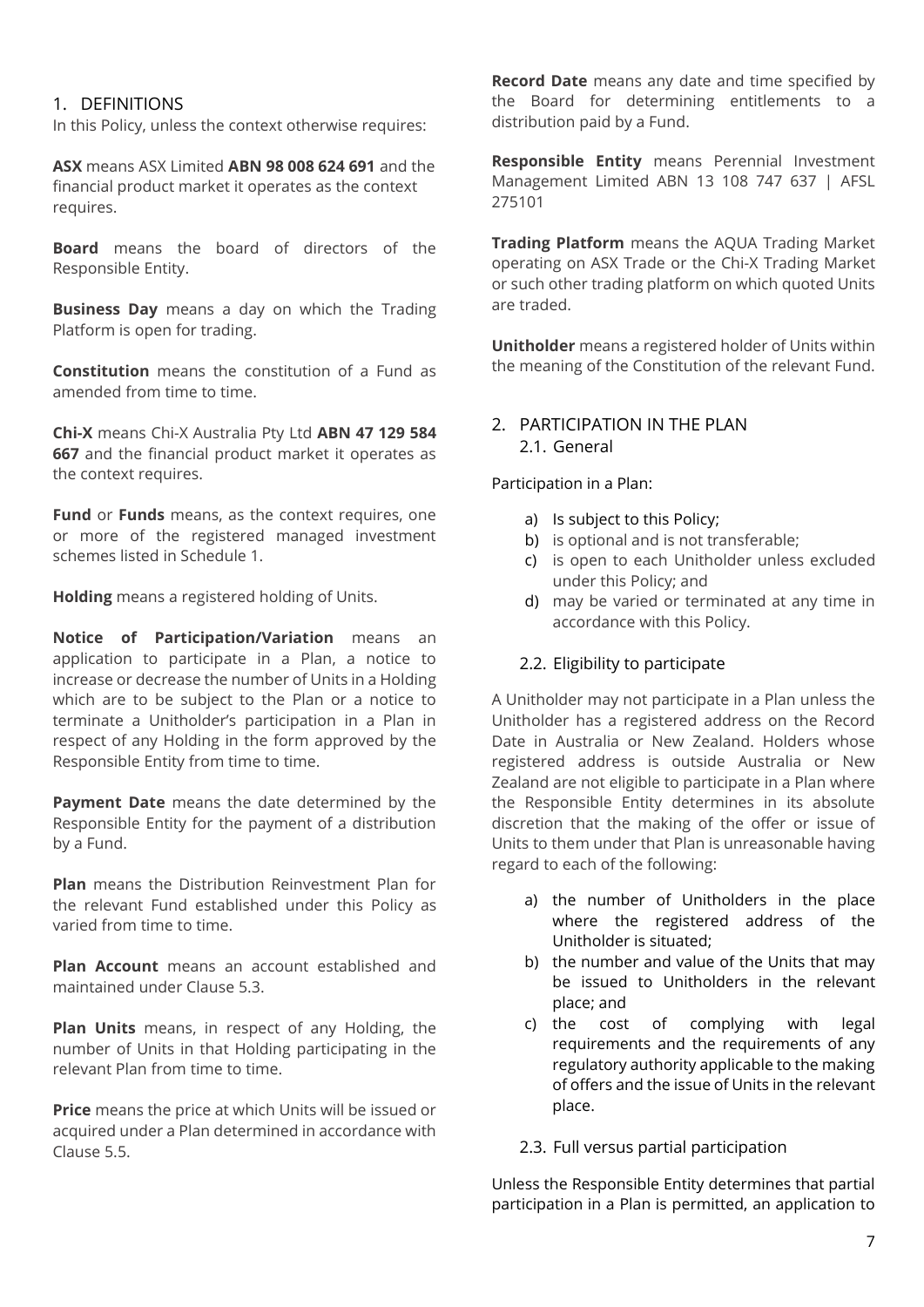participate will apply to all of the Units held by that Unitholder.

# 2.4. Discretion to refuse or reduce participation

Notwithstanding Clause 2.2, if the Responsible Entity in its absolute discretion determines that the offer, issue or transfer of Units under a Plan to a Unitholder or the holding of those Units by that Unitholder may:

- a) be in breach of the law of any place;
- b) be in breach of a provision of the relevant Constitution;
- c) prejudice the effective operation of that Plan; or
- d) otherwise the Responsible Entity be undesirable or impractical, the Responsible Entity may in its absolute discretion:
	- i. refuse to accept, reduce or suspend the Unitholder's participation in that Plan; or
	- ii. decline to issue or transfer any Units to that Unitholder under that Plan.
- 2.5. Discretion to refuse to permit participation

The Responsible Entity may in its discretion, refuse to permit any Unitholder to participate in a Plan where the Unitholder elects to participate in respect of a number of Units which is less than such number as the Responsible Entity may determine.

# 3. APPLICATION TO PARTICIPATE 3.1. Notice of participation

You may nominate part or all your unitholding for participation in the DRP. You can do this by completing the relevant form or elect to do so.

# **For investors in EIGA, IMPQ, ECOR and EMAX**

- complete the Electronic Election by logging into your holding on the Link Market Services Investor Centre website at [www.linkmarketservices.com.au](http://www.linkmarketservices.com.au/) or
- complete the Forms which are available from the Unit Registry and send it to the Unit Registry.

#### **For investors in DHOF:**

Complete the 'change of details' form found here [https://daintreecapital.com.au/wp](https://daintreecapital.com.au/wp-content/uploads/2019/03/Daintree_Change-of-Details-Form.pdf)[content/uploads/2019/03/Daintree\\_Change](https://daintreecapital.com.au/wp-content/uploads/2019/03/Daintree_Change-of-Details-Form.pdf)[of-Details-Form.pdf](https://daintreecapital.com.au/wp-content/uploads/2019/03/Daintree_Change-of-Details-Form.pdf) and return the completed form to the state of the state of the state of the state of the state of the state of the state of the state o [daintree.transactions@unitregistry.com.au](mailto:daintree.transactions@unitregistry.com.au)

Your nominated participation will apply to all subsequent Distributions until varied by you.

If you do not nominate your preferred distribution method, this will be taken to be a direction to reinvest distributions as part of the DRP. You can elect not to participate by choosing to pay your distributions as Cash. You can vary your distribution election at anytime. Should you choose to receive your Distributions as Cash Distributions and do not give us your Bank Account details, we will reinvest your distributions as part of the DRP until you provide us with your bank account details.

# 3.2. Election

Subject to Clause 2.3, a Unitholder must elect in the Notice of Participation/Variation given in respect of any Holding either:

- a) full participation; or
- b) partial participation, in a Plan. If the Notice of Participation/Variation in respect of any Holding does not clearly indicate the level of participation in the relevant Plan or does not provide an Australian dollar Bank Account for any residual cash distribution, the Responsible Entity may determine, without notice to the Unitholder, such Notice of Participation/Variation to be an application for full participation. If the Notice of Participation/Variation in respect of any Holding purports to elect both full participation and partial participation at the same time, it will be invalid and of no effect whatsoever resulting in no change to your participation status.
- 3.3. Full participation

Subject to Clause 2.3, if a Unitholder elects to participate, all Units comprised in that Holding from time to time, including Units issued or acquired pursuant to the relevant Plan, will participate in that Plan.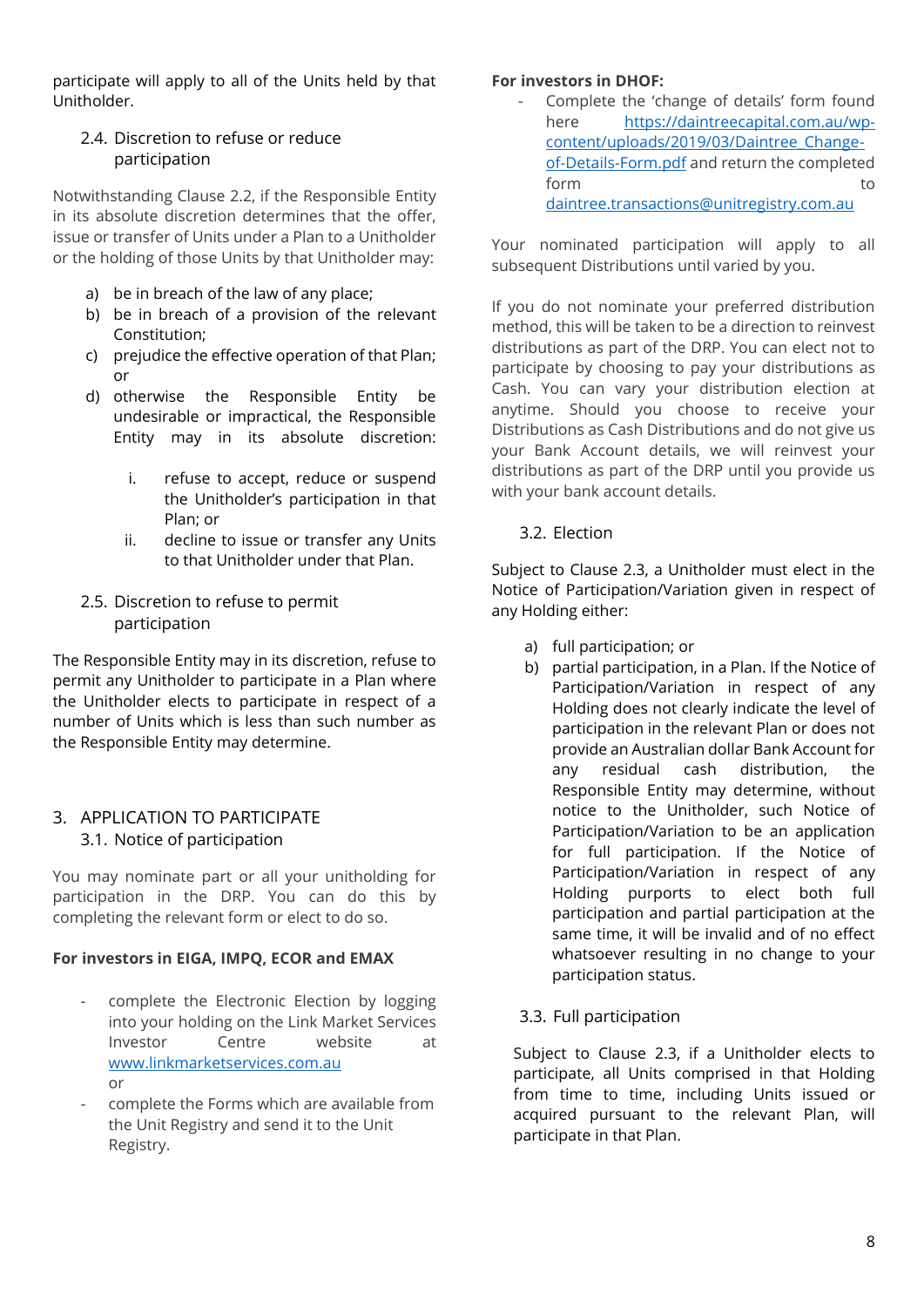# 3.4. Partial participation

Subject to Clause 2.3, if a Unitholder elects partial participation in respect of a Holding:

- a) only the number of Units specified in the Notice of Participation/ Variation in respect of that Holding will participate in the relevant Plan such that the balance of that Holding will receive cash distributions paid to your nominated Bank Account in the normal way;
- b) if on any Record Date the number of Units comprised in that Holding is less than the number of Units specified in the Notice of Participation/Variation then all of the Units comprised in that Holding at that time will participate in the relevant Plan;
- c) any Units comprised in that Holding in excess of the number specified in the Notice of Participation/Variation, whether acquired under the relevant Plan or otherwise, will not participate in that Plan unless the Unitholder alters the participation level in respect of that Holding in accordance with Clause 4.1 or does not provide a Bank Account.

# 3.5. Limit to participation

The Responsible Entity may at any time by written notice to eligible Unitholder's limit participation in a Plan by limiting the amount of distribution which may be reinvested under that Plan.

#### 3.6. Commencement of participation

A Unitholder's participation in a Plan in respect of any Holding in that Plan will commence from the next Record Date following receipt by the Fund's unit registry of a duly completed and executed Notice of Participation/Variation in respect of that Holding.

# 4. VARIATION OR TERMINATION OF PARTICIPATION

4.1. Notice of variation or termination

Subject to Clause 2.3, a Unitholder may at any time give a Notice of Participation/Variation to the Responsible Entity in respect of any Holding:

- a) to increase or decrease the number of the Units comprised in that Holding which participate in the relevant Plan; or
- b) to terminate the Unitholder's participation in that Plan in respect of that Holding.

The alteration or termination takes effect from the next Record Date.

#### 4.2. Increase to full participation

Subject to Clause 2.3, if a Unitholder increases the level of participation in a Plan in respect of any Holding to full participation, all Units comprised in that Holding as at the date of the Notice of Participation / Variation and all Units subsequently comprised in that Holding, including Units issued or acquired pursuant to that Plan, will participate in that Plan.

## 4.3. Other changes to level of participation

Subject to Clause 2.3, if a Unitholder increases or decreases the level of participation in a Plan in respect of any Holding to below full participation:

- a) only the number of Units specified in the Notice of Participation/ Variation in respect of that Holding will participate in that Plan;
- b) if on any Record Date the number of Units comprised in that Holding is less than the number of Units specified in the Notice of Participation/Variation then all of the Units comprised in that Holding will participate in that Plan; and
- c) any Units comprised in that Holding in excess of the number specified in the Notice of Participation/Variation, whether acquired under that Plan or otherwise, will not participate in that Plan unless the Unitholder further alters the participation level in respect of that Holding in accordance with Clause 4.1.

#### 4.4. Termination of participation

If a Unitholder dies, participation in the Plan in respect of all of that Unitholder's Units will be terminated upon receipt by the Responsible Entity of written notice of the death. If a Unitholder is declared bankrupt or is wound up, participation in the relevant Plan in respect of all of that Unitholder's Units will be terminated upon receipt by the Responsible Entity of a notification of bankruptcy or winding up from the Unitholder or the Unitholder's trustee in bankruptcy or liquidator, as the case may be. The death, bankruptcy or winding up of one or more joint holders will not automatically terminate participation.

4.5. Reduction or termination of participation where no Notice of Participation / Variation is given

Where: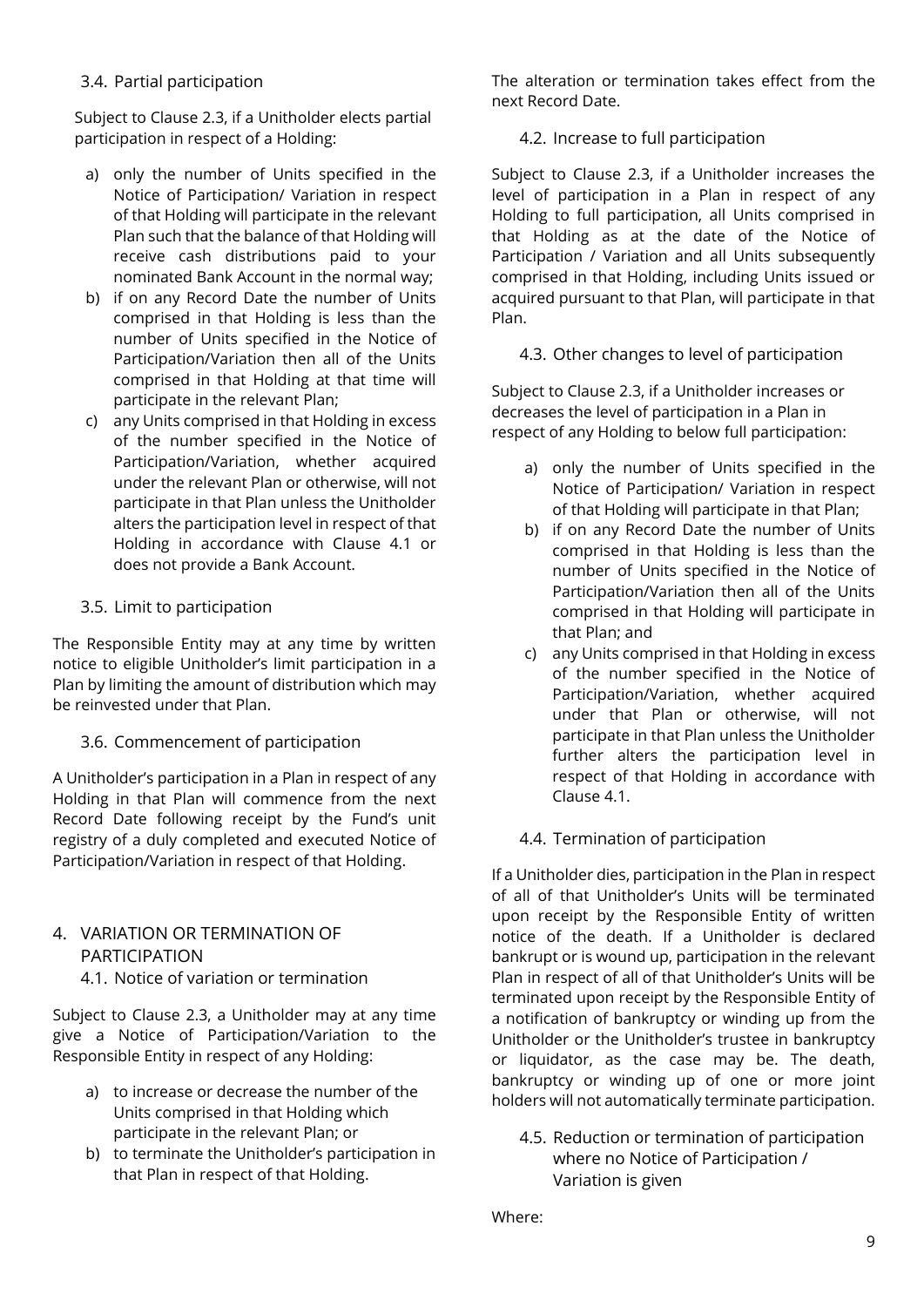- a) all of the Units in a Holding are participating in a Plan and the Unitholder disposes of some of those Units then, unless the Unitholder advises the Responsible Entity otherwise, the remaining Units in that Holding will continue to participate in that Plan;
- b) Subject to Clause 2.3, some of the Units in a Holding are participating in a Plan and the Unitholder disposes of some of those Units, then unless the Unitholder advises the Responsible Entity
- c) otherwise, the Units disposed of will be deemed to be Units not participating in that Plan. If the number of Units disposed of is more than the number of Units not participating in that Plan, the disposal will be deemed to include all the Holding not participating in that Plan and the balance (if any) will be attributed to Units participating in that Plan; and (c) a Unitholder disposes of all Units in a Holding without giving the Responsible Entity a Notice of Participation/Variation, the Unitholder will be deemed to have terminated participation in the relevant Plan in respect of that Holding on the last date on which the Fund registered a transfer or instrument of disposal in relation to that Holding.

# 5. OPERATION OF THE PLAN

#### 5.1. Application of distributions

Each distribution which is payable to a Unitholder in respect of Plan Units and which is available for payment to the Unitholder will be applied by the Responsible Entity on the Unitholder's behalf in acquiring or subscribing for additional Units.

#### 5.2. Issue or transfer of Units

The Responsible Entity in its absolute discretion will determine with respect to the operation of a Plan for any distribution whether to issue new Units or to cause the transfer of issued Units to a Unitholder, or to apply a combination of those alternatives, to satisfy the obligations of the Responsible Entity under this Policy. If the Responsible Entity determines to cause the transfer of Units to Unitholders, the Units to be transferred may be acquired in the market in such manner as the Responsible Entity considers appropriate, including by appointment of a nominee or trustee to acquire those Units on behalf of the Unitholder.

#### 5.3. Plan Accounts

The Responsible Entity will establish and maintain a Plan Account for each Holding in respect of which there are Plan Units. The Fund will, in respect of each distribution payable in respect of each such Holding:

- a) determine the amount of the distribution payable in respect of the Plan Units in that Holding;
- b) determine the withholding payments, if any, deductible by the Responsible Entity in respect of the distribution payable on the Plan Units in that Holding, and any other sum the Fund is entitled to retain in respect of those Plan Units;
- c) credit the amount in Clause 5.3(a) to, and debit any amount in Clause 5.3(b) from, the relevant Plan Account;
- d) determine the maximum whole number of additional Units which may be acquired under the relevant Plan at the Price by dividing the amount standing to the credit of the relevant Plan Account by the Price and rounding down to the nearest whole number;
- e) on behalf and in the name of the Unitholder in respect of the relevant Holding, subscribe for or cause the transfer of the number of additional Units determined under Clause 5.3(d) and debit the relevant Plan Account with the total of the subscription or acquisition price payable in respect of the additional Units issued or acquired;
- f) no interest will accrue to a Unitholder in relation to any credit balance retained in the relevant Plan Account; and
- g) issue the Units or cause the Units to be transferred to the Unitholder in respect of the relevant Holding and add the number of Units issued or acquired to the total number of Units comprised in the relevant Holding.
- 5.4. Fractional entitlements and residual cash balance

In acquiring such number of additional Units as are calculated pursuant to Clause 5.3(d), a Unitholder participating in a Plan shall not be entitled to any fractional entitlement to any Units nor to receive any payment of any residual cash balance in respect of amounts rounded down to the nearest whole number pursuant to Clause 5.3(d), and any such residual cash or unit balance will be accrued and paid once the balance reaches an additional unit. If you fully redeem, any accrued amount not allocated as a full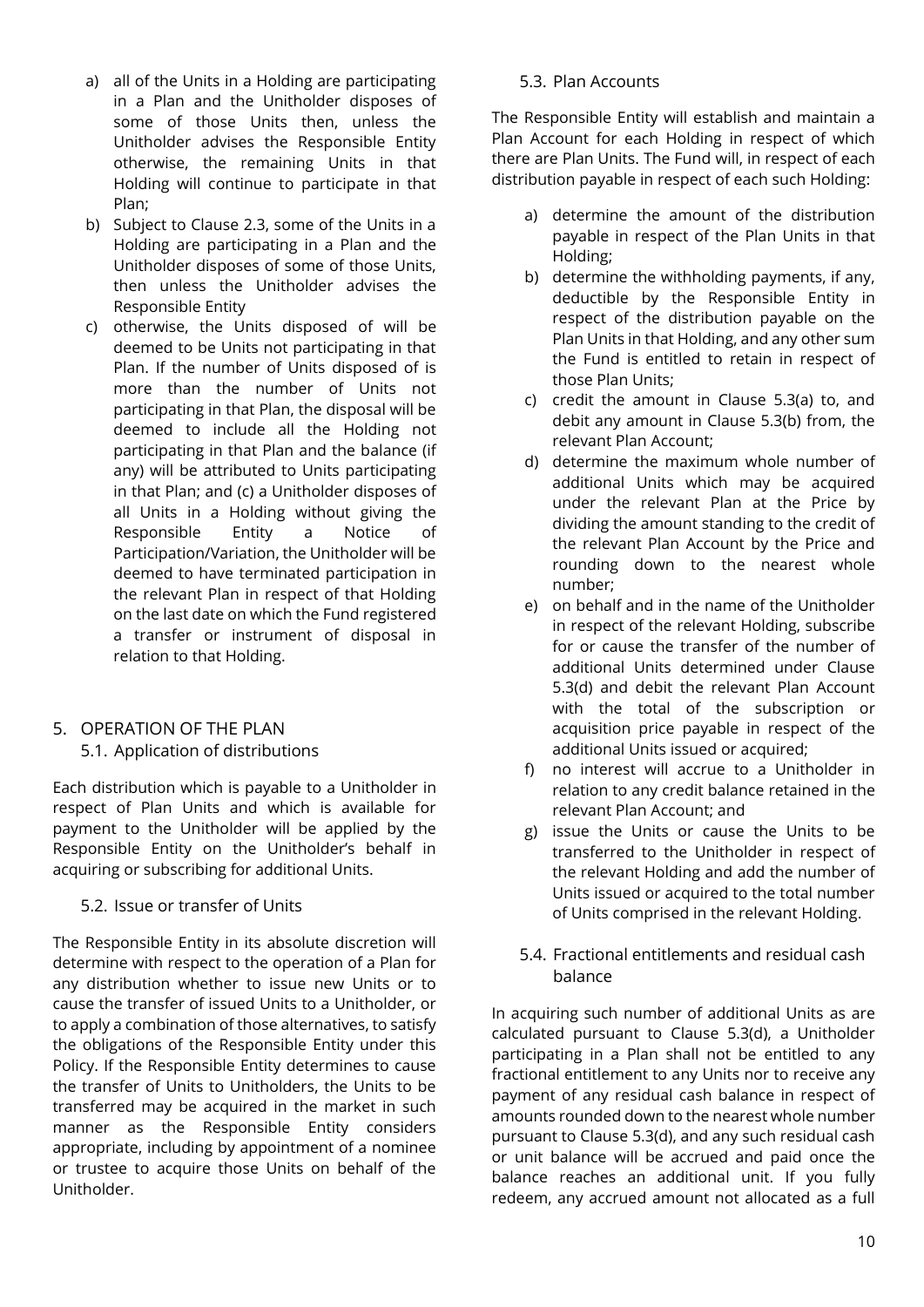unit at the time of redemption will become property of the fund.

- 5.5. Price
- a) Units will be transferred or issued under a Plan at the Price, which will be:
	- i. the value as determined by the Responsible Entity from time to time.
- b) The Price will be determined by the Responsible Entity or some other person nominated by the Responsible Entity by reference to information the Responsible Entity approves for the purpose from time to time. Such determination by the Responsible Entity, or some other person

# 6. UNITS ISSUED OR TRANSFERRED UNDER THE PLAN

6.1. Issues in accordance with the Plan

Units issued under a Plan will be issued in accordance with the Constitution and, from the date of issue, will rank equally in all respects with existing Units.

# 6.2. Application for quotation

The Responsible Entity will apply for Units issued under the Plan to be quoted under AQUA as soon as practicable after the date of issue.

6.3. Timing of issue or transfer

Units issued or acquired under a Plan will be issued or transferred on, or as soon as practicable after, the relevant distribution payment date and will be registered on the register where the Unitholder's Holding of Units [were registered at record date. If the Unitholder holds Units on more than one register (one of which is the Fund's principal unit register), the Units issued under that Plan will be registered on the principal register unless and until the Unitholder requests otherwise.

# 7. PLAN STATEMENTS

On, or as soon as practicable after, each distribution payment date, the Responsible Entity will send to each Unitholder in respect of each Holding participating in the relevant Plan a statement setting out in respect of that Holding:

a) the number of Plan Units in that Holding as at the relevant Record Date;

- b) the amount of the distribution payable to the Unitholder (less any amounts referred to in Clause 5.3(b)) in respect of those Plan Units;
- c) the number of Units transferred or issued to the Unitholder under the Plan and the Price of those Units;
- d) any residual cash balance (if any) arising under clause 5.3(d); and
- e) the number of Units comprised in the Holding after issue or transfer of those additional Units.
- 8. VARIATION, SUSPENSION AND TERMINATION OF PLAN 8.1. Power to vary, suspend or terminate

A Plan may be varied, suspended or terminated by the Responsible Entity at any time. The variation, suspension or termination will take effect upon the date specified by the Responsible Entity.

8.2. Notice

The Responsible Entity may give such notice of any variation, suspension or termination of a Plan as it considers appropriate. A variation, suspension or termination of a Plan will not be invalidated by accidental omission to give notice of the variation, suspension or termination to a Unitholder or the nonreceipt of any notice by any Unitholder and will not give rise to any liability on the part of, or right or action against, the Responsible Entity or the relevant Fund.

8.3. Suspension

Any suspension of a Plan will continue until such time as the Responsible Entity resolves either to recommence or terminate that Plan. If that Plan is recommenced, then elections as to participation in respect of the previously suspended Plan will be valid and have full force and effect in accordance with this Policy for the purposes of the recommenced Plan.

# 8.4. Termination

Upon termination of a Plan, the Responsible Entity will forward to each Unitholder a statement of the Unitholder's Plan Account as at the date of termination, and the cash balance (if any) shown in the Unitholder's Plan Account at that date.

8.5. No Liability

Any variation, suspension, recommencement or termination of a Plan will not give rise to any liability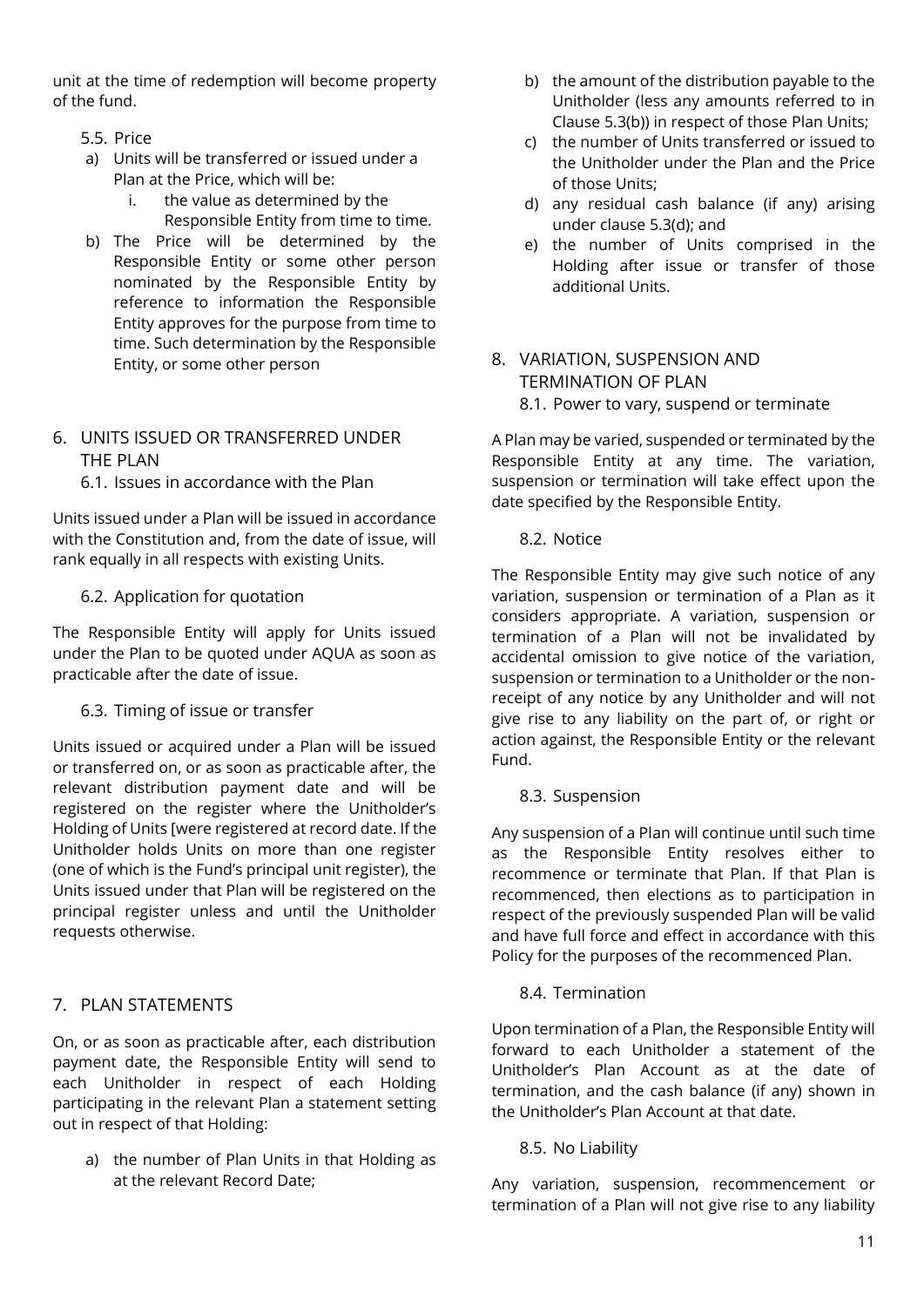on the part of, or right of action against, the Responsible Entity nor its Board, officers, employees, representatives or agents.

#### 9. APPLICATION AND NOTICES 9.1. Form

Applications and notices to the Responsible Entity must be in writing and in the form prescribed by the Responsible Entity from time to time or in such other form accepted by the Responsible Entity from time to time. In relation to any applications or notices received by the Responsible Entity, the Responsible Entity may:

- a) accept or reject that application or notice where not properly completed or signed; and
- b) correct any error in, or omission from, that application or notice, prior to acceptance of that application or notice.
- 9.2. Effective time

Applications and notices will be effective upon receipt by the Responsible Entity subject to:

- a) this Policy;
- b) in the case of applications to participate, acceptance by the Responsible Entity; and
- c) receipt of the application or notice by the Responsible Entity by 5:00pm (on an ASX/Chi-X trading day, Sydney/Melbourne time) on the relevant Record Date for determining entitlements to distributions.

Applications or notices received on or after the relevant Record Date will not be effective in respect of that distribution payment but will be effective from the next relevant Record Date.

# 10. GENERAL

10.1. Commencement and implementation of the Plan

A Plan will commence on the date determined by the Responsible Entity. Subject to the Constitution of the relevant Fund, the Responsible Entity may implement that Plan in such manner as the Responsible Entity thinks fit and may settle any difficulty which may arise either generally or in a particular case in connection with that Plan as the Responsible Entity thinks fit in its absolute discretion.

#### 10.2. Problems and disputes

Without prejudice to the general powers of the Responsible Entity under the Constitution and this Policy, the Responsible Entity may settle in such manner as the Responsible Entity thinks fit in its absolute discretion any problem or dispute which may arise in connection with, or by reason of, the operation of a Plan, whether generally or in relation to any Unitholder or Holding or any Units and the determination of the Responsible Entity will be conclusive and binding on all Unitholders and other persons to whom the determination relates.

10.3. Fund entitled to distributions

Any distribution payable on Plan Units which a Unitholder has nominated as participating in a Plan and which distribution the relevant Fund is entitled to retain as a result of any lien or charge in favour of that Fund in accordance with the Constitution or other requirement of law will not be available for the purpose of participating in that Plan.

## 10.4. Acknowledgements

By applying to participate in a Plan, each Unitholder:

- a) acknowledges that neither the Responsible Entity nor the unit registry for that Fund has provided it with investment, financial product, taxation or other advice concerning its decision to apply to participate in that Plan and that neither the Responsible Entity nor the unit registry has any obligation to provide such advice;
- b) acknowledges that the Responsible Entity may in its absolute discretion reject any Notice of Participation/Variation, without being bound to give any reason for doing so;
- c) warrants to the Responsible Entity that the offer, issue or transfer of the Units to the Unitholder will not breach any applicable law in a jurisdiction outside Australia; and
- d) acknowledges that neither the Fund nor the unit registry nor any of their respective officers or employees will be liable or responsible to any Unitholder for any loss or alleged loss or disadvantage suffered or incurred by a Unitholder as a result, directly or indirectly, of the establishment or operation of that Plan or participation in that Plan or the value of Units issued or transferred under that Plan falling or for any losses incurred on sale of Units issued or transferred under that Plan.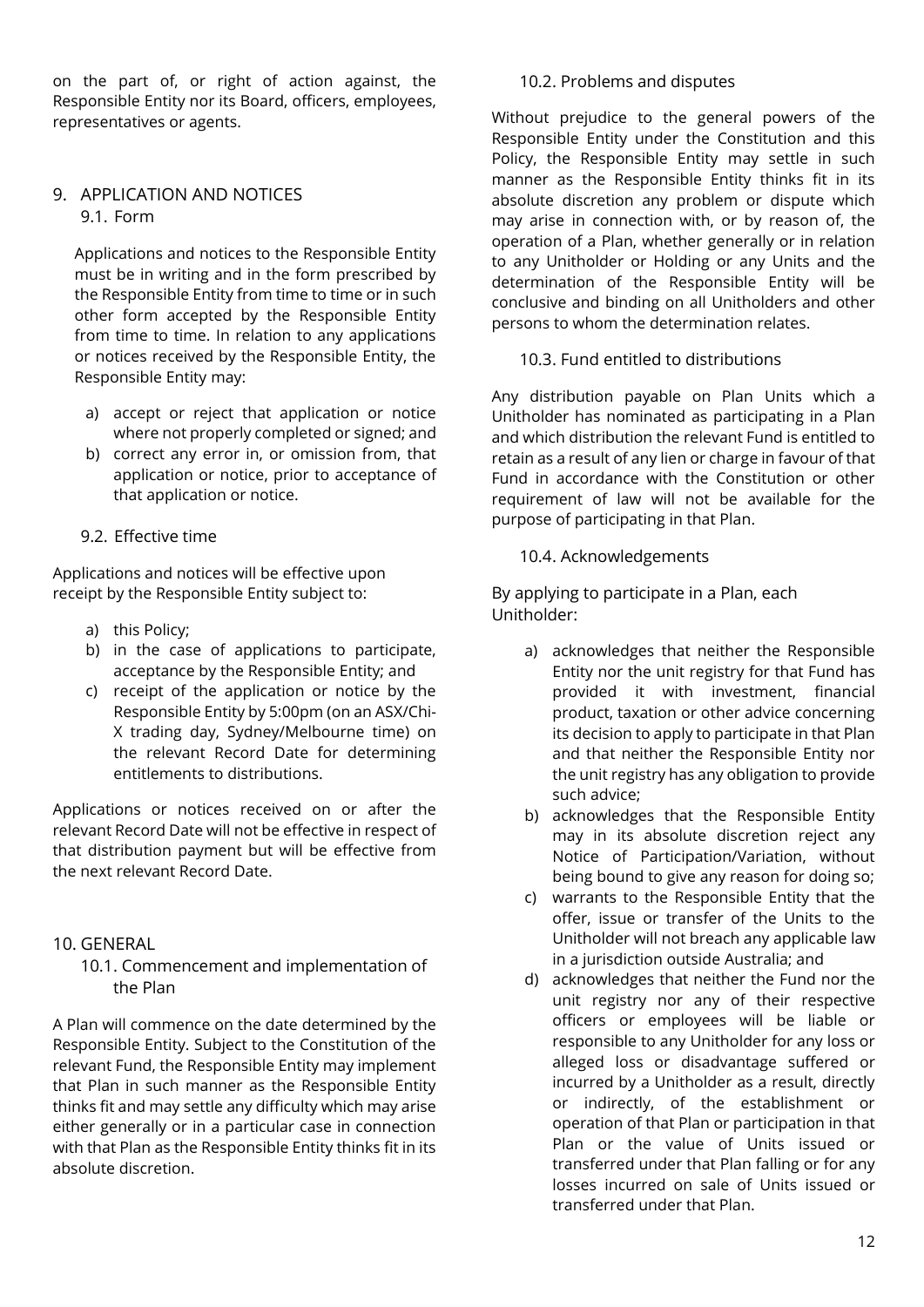## 10.5. Unitholders to be bound

Unitholders are at all times bound by this Policy as modified from time to time.

## 10.6. Costs

All administration costs of a Plan will be met by the Responsible Entity or the Fund (as determined by the Responsible Entity from time to time). No brokerage, commission or other transaction costs will be payable by any Unitholder in respect of Units issued or acquired under a Plan and no stamp duty or other duties will, under present law, be payable by Unitholders in respect of Units issued or acquired

## 10.7. Taxation

Distributions reinvested under a Plan will be assessable for income tax in the same way as cash distributions.

#### 10.8. Governing law

A Plan, its operation and this Policy will be governed by and construed in accordance with the laws of New South Wales, Australia.